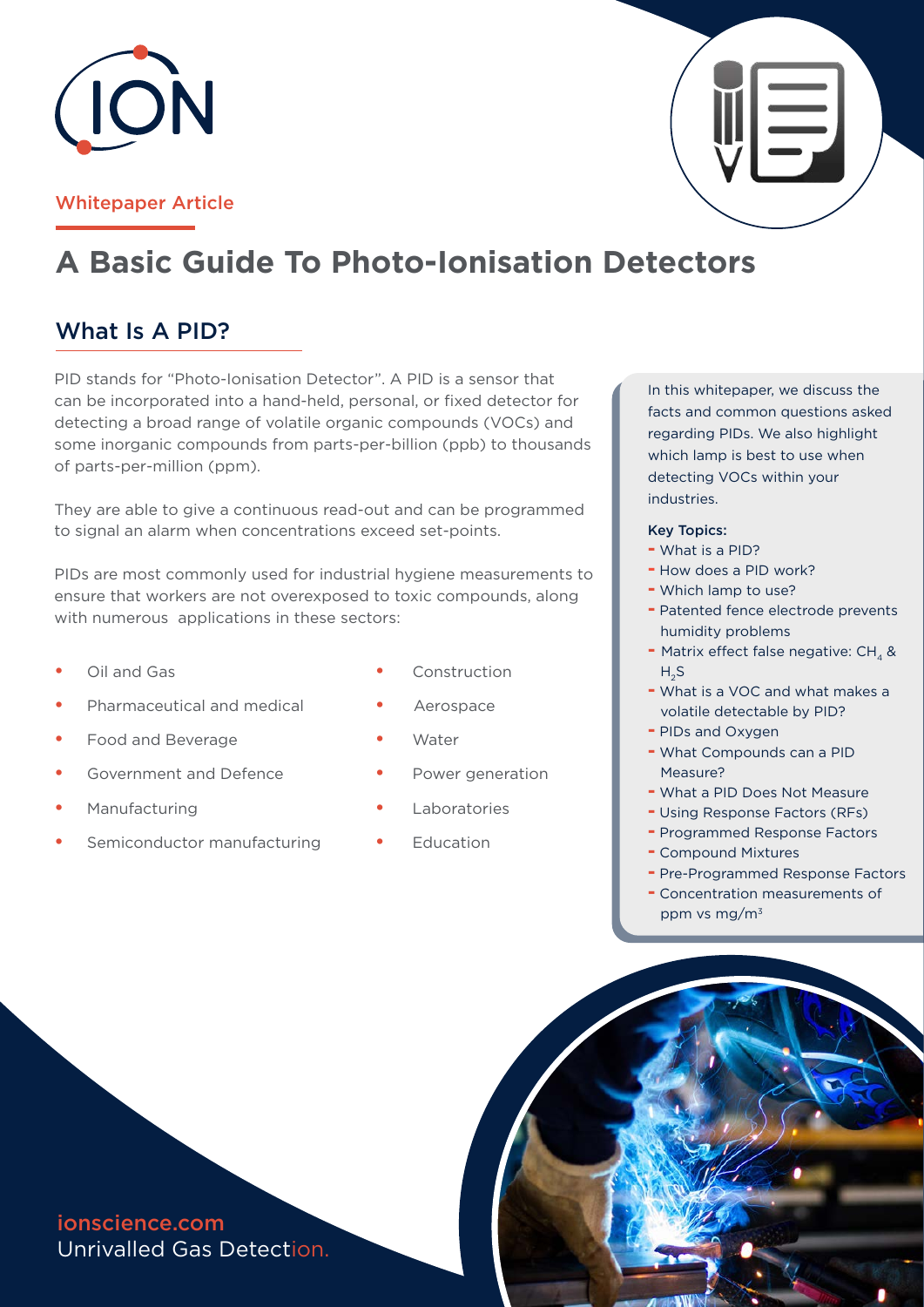



## How Does a PID Work?

Figure 1 shows how an ION Science PID sensor system works. A UV lamp generates high-energy photons, which pass through the lamp window into the sensor chamber. The sample gas passes over the sensor and about 1% of it diffuses through a membrane filter into the sensor chamber.

The inset on the lower right shows what happens on a molecular level. When a photon with enough energy, strikes a molecule M, an electron e is ejected. The M<sup>+</sup> ion travels to the cathode and the electron e- travels to the anode, resulting in a current. This current is proportional to the gas concentration. The electrical current can be displayed as a ppm or ppb concentration. Not all molecules can be ionized and the major components of air, i.e., nitrogen, oxygen, carbon dioxide, argon, etc., do not cause a response, but most VOCs do give a response.



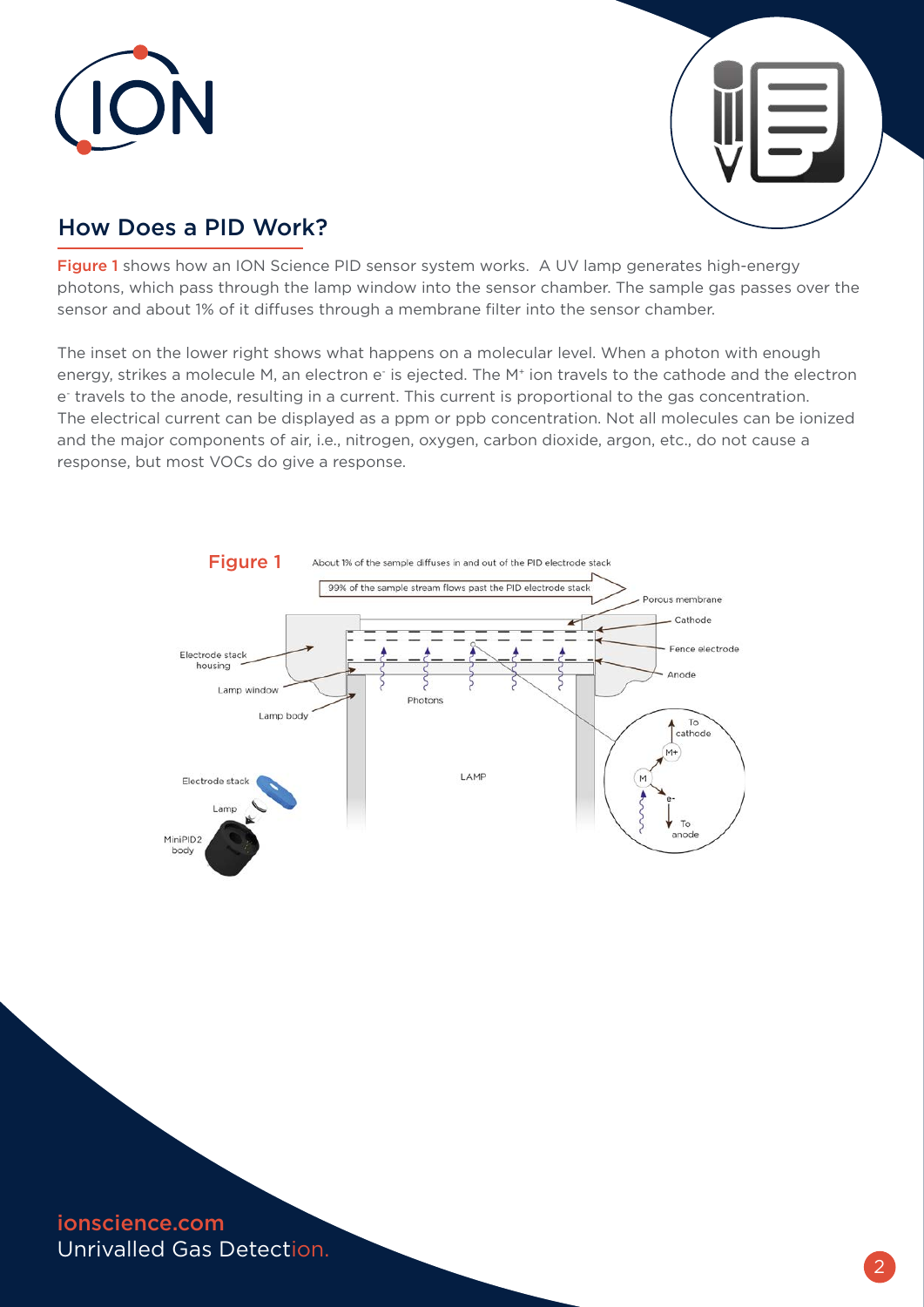



## Which Lamp To Use

Three PID lamps are available from ION Science with photon energies of 10.0 eV, 10.6 eV, and 11.7 eV. Figure 2 shows a lamp can only detect compounds with ionization energies (IE) equal to or below that of the lamp energy. So, a 10.6 eV lamp can measure methyl bromide with IE of 10.5 eV and all compounds with lower ionization energy, but cannot detect methanol or compounds with higher IE. The choice of lamp depends on the application, but the standard 10.6 eV lamp which is the lowest cost and has the longest working life of up to a few years is usually recommended. For high IE compounds like



#### PID lamp energy thresholds

## Patented Fence Electrode Prevents Humidity Problems

Most PIDs suffer from low readings when humidity is high, due to quenching by water vapour, and most PID manufactures use humidity compensators to alleviate this issue, both of which are demonstrated in Figure 3. The opposite, i.e., drifting high readings at high RH, can also occur when the sensor becomes contaminated, see Figure 3.

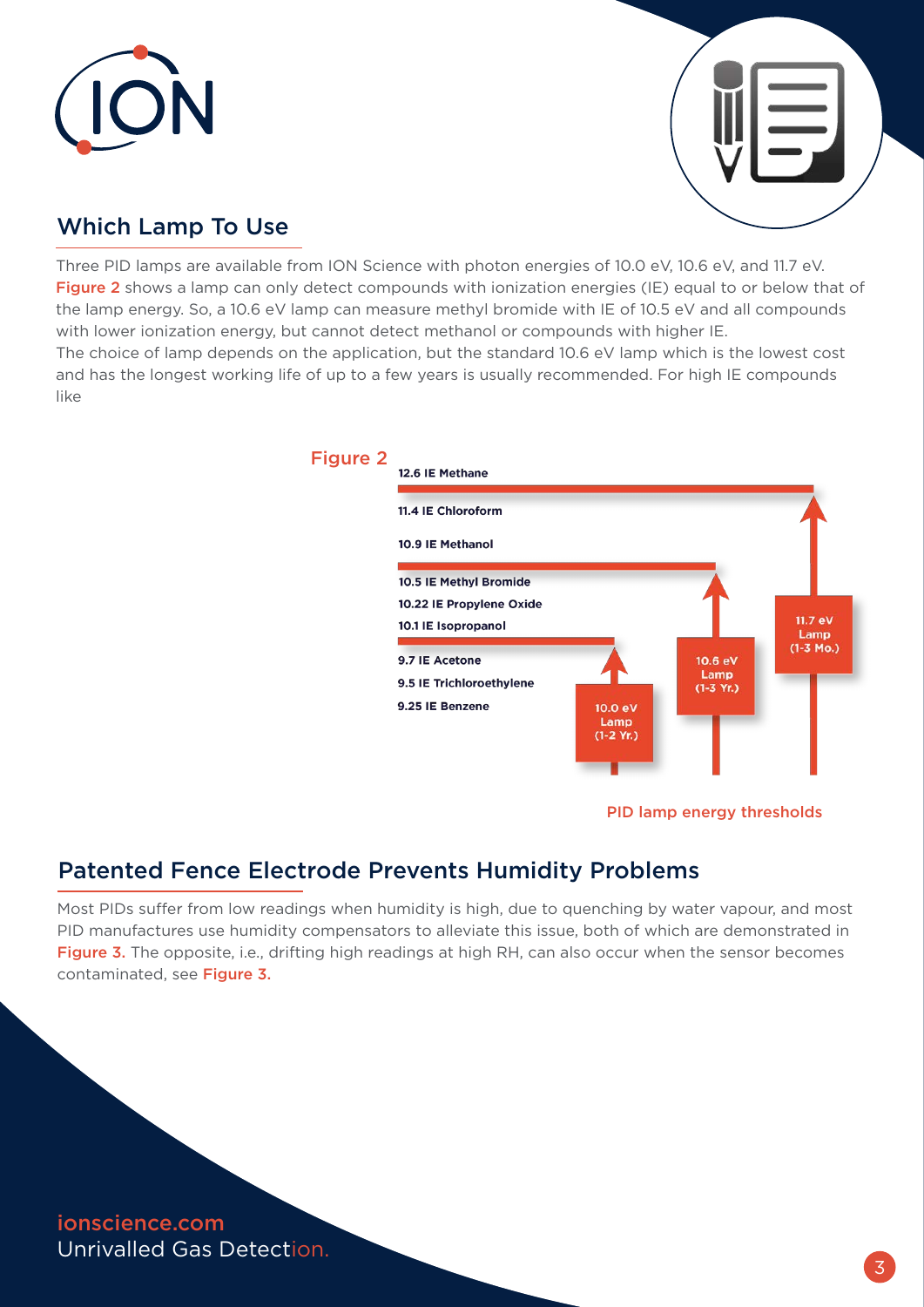



By contrast, the ION Science Tiger instrument (blue diamonds in Figure 3 below) is not affected by humidity and requires no artificial compensation, and thus is much more reliable and accurate in normal humid air.

This feature makes ION Science PIDs especially useful for such applications as soil headspace analysis during environmental clean-ups, where the samples are both highly humid and prone to dirt and dust contamination, which creates severe problems for other PIDs.



Effect of RH on Tiger and MiniRAE 3000 PIDs

ionscience.com Unrivalled Gas Detection.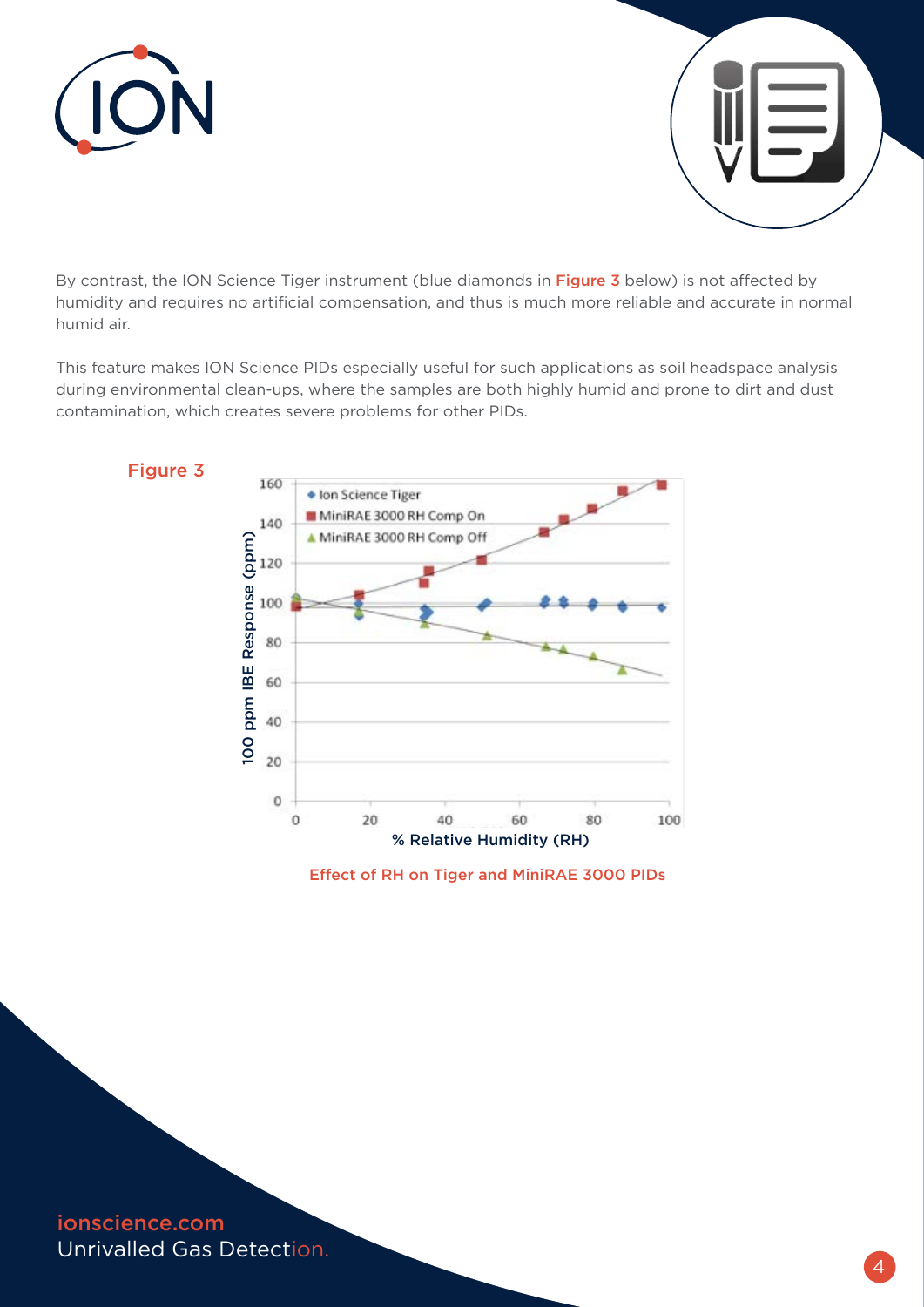



## Matrix Effect False Negative: Methane (CH<sub>4</sub>) & Hydrogen Sulphide (H<sub>2</sub>S)

While most compounds with IEs higher do not interfere with PID readings, methane can cause quenching within a sensor. While the methane molecule isn't ionised, it does absorb some of the energy, and the response is suppressed, even at concentrations as low as 2% of methane, the response can be compromised which is demonstrated in Figure 4 and Figure 5. This effect is also seen with high concentrations of Carbon Dioxide (CO<sub>2</sub>) and demonstrated in Figure 6 with Hydrogen Sulphide (H<sub>2</sub>S). However, if Hydrogen Sulphide is present in your environment, you can remove the effect by using a lower energy lamp (10.0 eV) to mitigate any false negative caused by H<sub>2</sub>S.

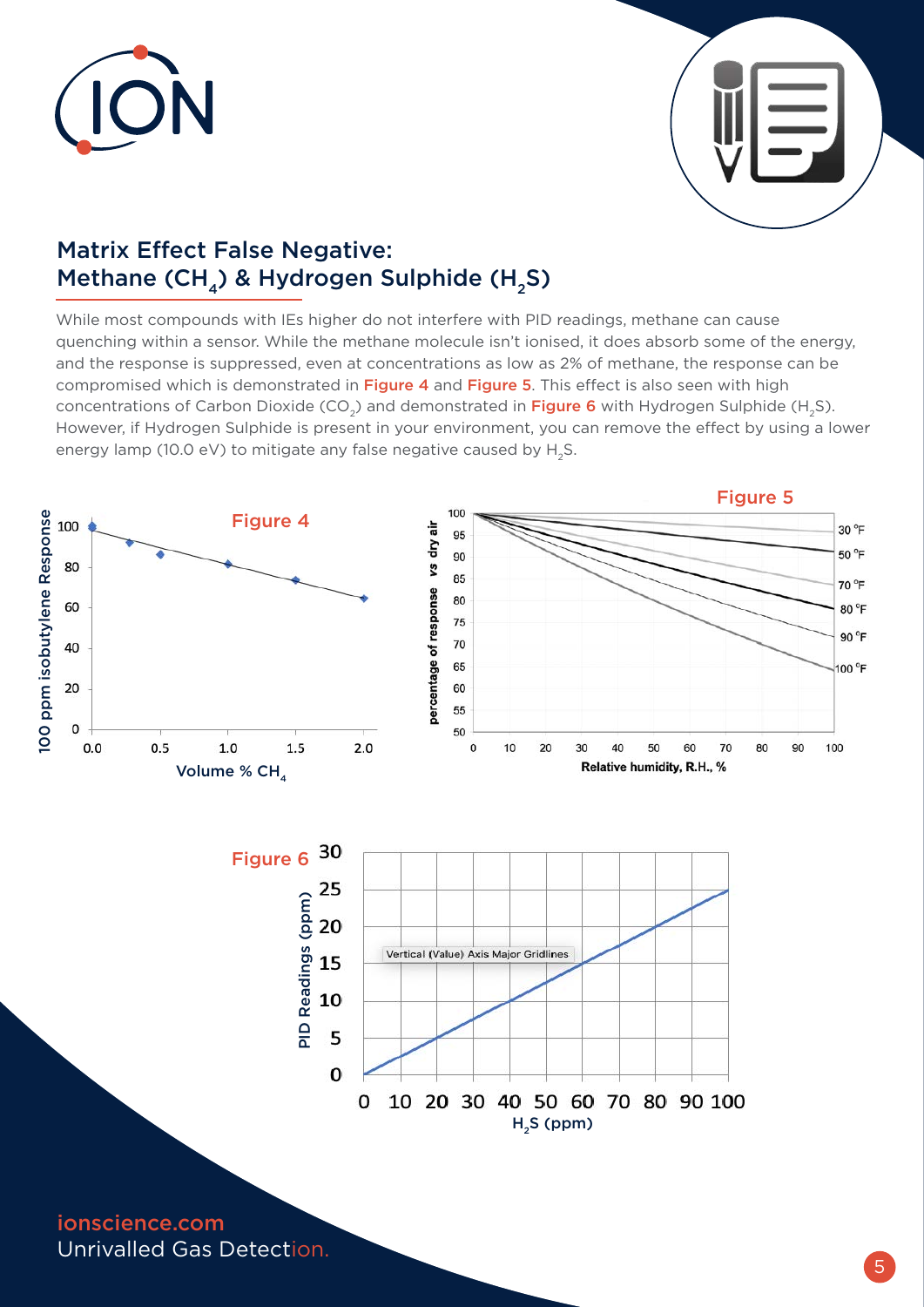



## What Is A VOC And What Makes It A Volatile Detectable By PID?

Volatile organic compounds (VOCs) are a wide range of naturally and synthetically occurring chemicals. They are described as volatile because they evaporate in conditions found on earth, releasing molecules into the atmosphere. VOCs are also extremely useful as they form the building blocks of many synthetic materials (plastics, rubbers, glues, paints etc.). VOCs also play a key part in pharmaceutical manufacturing and are a great fuel for transport and heating.

For successful detection of a VOC by PID the following 3 general criteria must be met:

- 1. Have less than 10 Carbon atoms
- 2. Have a boiling point of less than 250 °C. A boiling point between 250 and 300 °C is only marginally detectable by PID and a boiling point over 300 °C is not volatile enough for detection
- **3.** Have a vapour pressure greater than 0.00004 (4.0 x10<sup>-5</sup>) mbar or 0.00005 (5.0 x10<sup>-5</sup>) mm Hg at 25 °C

## PIDs And Oxygen

PIDs are fully functional in applications where it is necessary to measure toxic compounds without oxygen present. This is useful as most electrochemical sensors and pellistor-type LEL sensors require oxygen to function.

Even though workers use breathing apparatus in such situations, it may still be necessary to measure VOCs.

VOCs are not only harmful through breathing but can be a hazard through skin exposure, or even have the potential for an explosion should air and oxygen suddenly intrude. Some chemical processes are also run in oxygen free atmospheres (inert atmospheres typically with N<sub>2</sub> present) and PID can be used to monitor for VOCs in these applications. However, if you are using a PID in an oxygen free environment, it should also be zeroed and calibrated on oxygen free gas.

Oxygen is also incredibly useful when using PID, as a very small amount is ionised to create ozone  $(O_7)$ which helps clean any residual contaminants from within the sensor chamber.

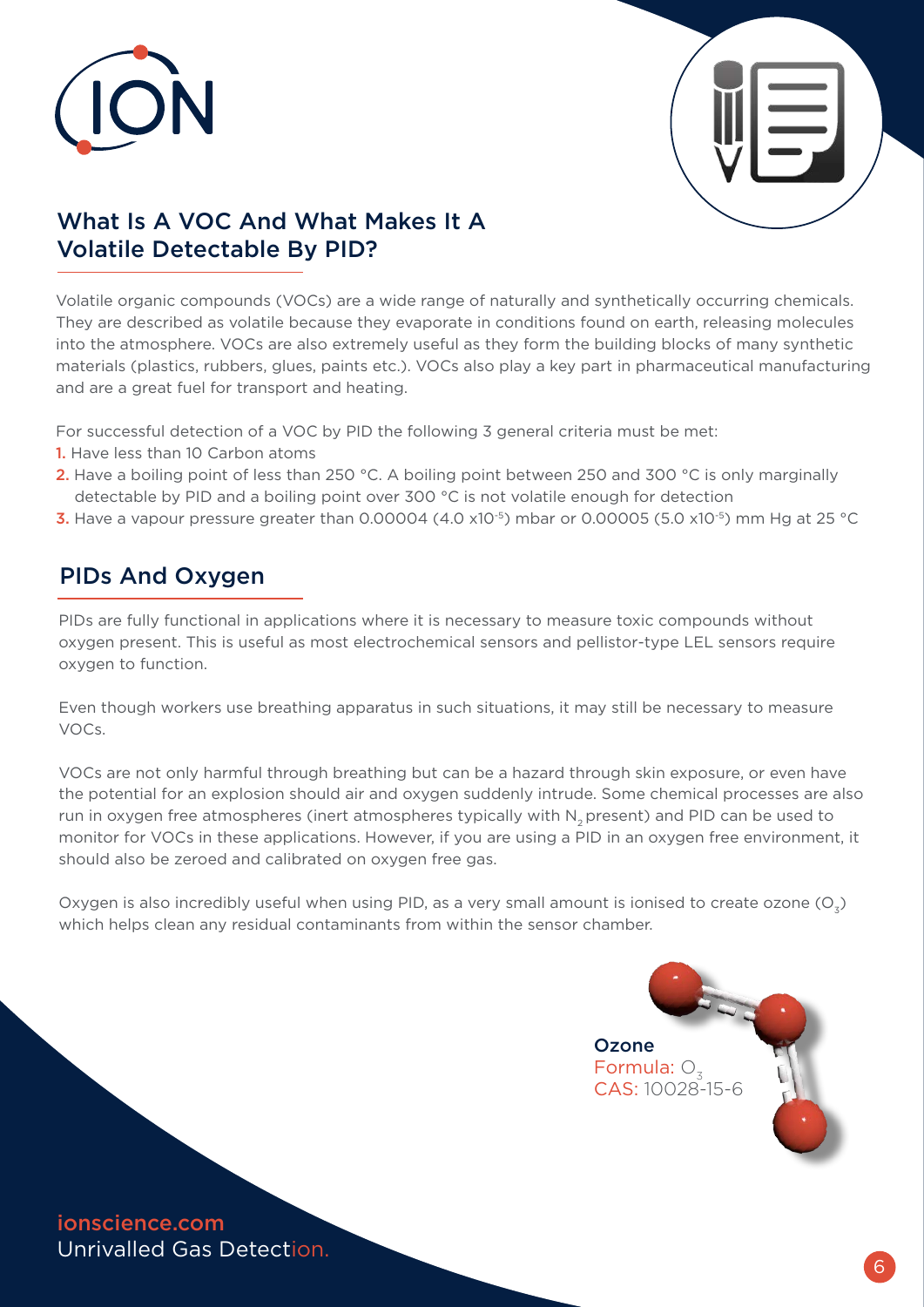



## What Compounds Can A PID Measure?

PIDs can detect many thousands of VOCs. The sensitivity is roughly in the following decreasing order:

- **•** Aromatics, like benzene, toluene, xylene, pyridine, phenol, aniline, napthalene…
- **•** Olefins, like butadiene, cyclohexene, trichloroethylene, vinyl chloride, turpentine, limonene cleaner…
- **•** Bromides & Iodides, like methyl bromide fumigant, n-bromopropane degreaser, iodine disinfectant…
- **•** Sulfides & Mercaptans, like methyl mercaptan natural gas odorant…
- **•** Organic Amines, like methylamine, trimethylamine… (prone to an unstable response)
- **•** Ketones, like acetone, methyl ethyl ketone (MEK), methyl isobutyl ketone (MIBK)…
- Ethers, like ethyl ether solvent, methyl-t-butyl ether gasoline additive, ethyl cellosolve…
- **Esters & Acrylates, like ethyl acetate solvent, methyl methacrylate glues, PGMEA...**
- Aldehydes, like glutaraldehyde sterilant, acetaldehyde, formaldehyde…
- Alcohols, like butanol, isopropanol, ethanol, propylene glycol…
- **•** Alkanes, like hexane & Isopar solvents, octane & diesel fuels…
- **Some Inorganics,** like ammonia (NH<sub>2</sub>), hydrogen sulfide (H<sub>2</sub>S), and phosphine fumigant (PH<sub>2</sub>)...

In addition, there is a varying response to chlorinated compounds, organic acids, silicate-, borate-, & phosphate- esters, isocyanates, and many others. Fuels like automotive gasoline (petrol), diesel, kerosene and jet fuels are mixtures of aromatics, olefins and alkanes, giving a good strong response.

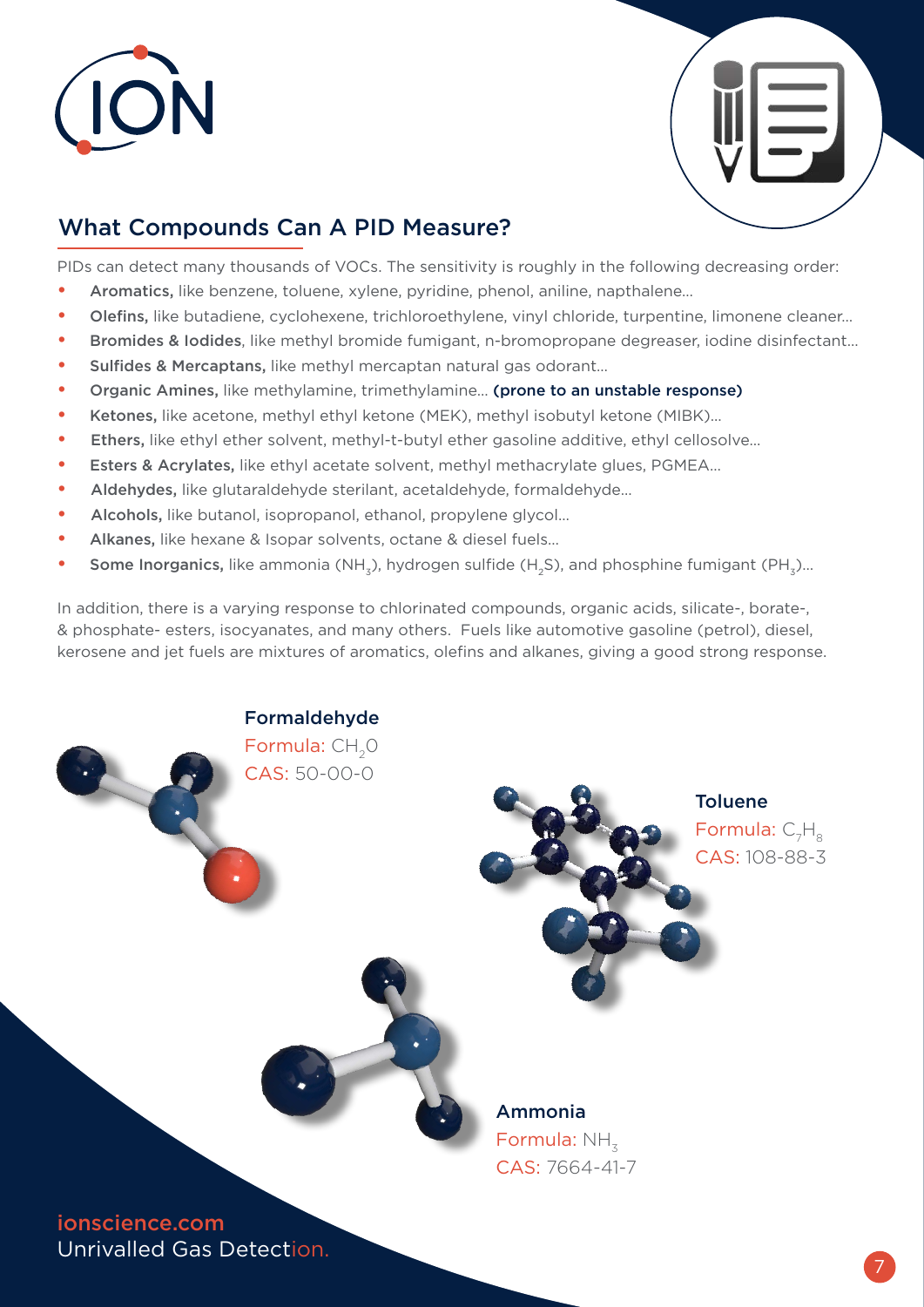



## What A PID Does Not Measure

PID will not respond to:

- **•** Components of Clean Air, like nitrogen, oxygen, carbon dioxide, water vapour, argon…
- **•** Noble Gases, like helium, xenon, krypton, argon…
- **•** Most Small Molecules, like hydrogen, carbon monoxide, HCN, ozone, hydrogen peroxide, sulfur dioxide…
- **•** Natural Gas, including methane and ethane…
- **•** Mineral Acids, like hydrochloric acid, nitric acid, sulfuric acid…
- **•** Fluorinated Compounds, like Freon® refrigerants, aesthetic gases, sulfur hexafluoride…
- **•** Non-Volatiles, like PCBs, PAHs, MDI, greases, waxes…
- **•** Radioactives, like uranium, plutonium, radon…

### Using Response Factors (RFs)

When a PID is calibrated with isobutylene, the readings of other compounds need to be converted, as follows:

#### True concentration =  $PID$  Reading  $x$  RF

Most instruments that use PID technology will do this calculation for you if the correct RF is selected.

Table 1 gives some RF values for a few chemicals. For example, if a PID calibrated with isobutylene is used to measure benzene with a 10.6 eV lamp and the reading is 10 ppm, the true concentration is:

#### Benzene concentration = 10 ppm  $\times$  0.5 = 5.0 ppm benzene

If the same result is obtained with ethanol, the true concentration is:

#### Ethanol concentration = 10 ppm  $\times$  11 = 110 ppm Ethanol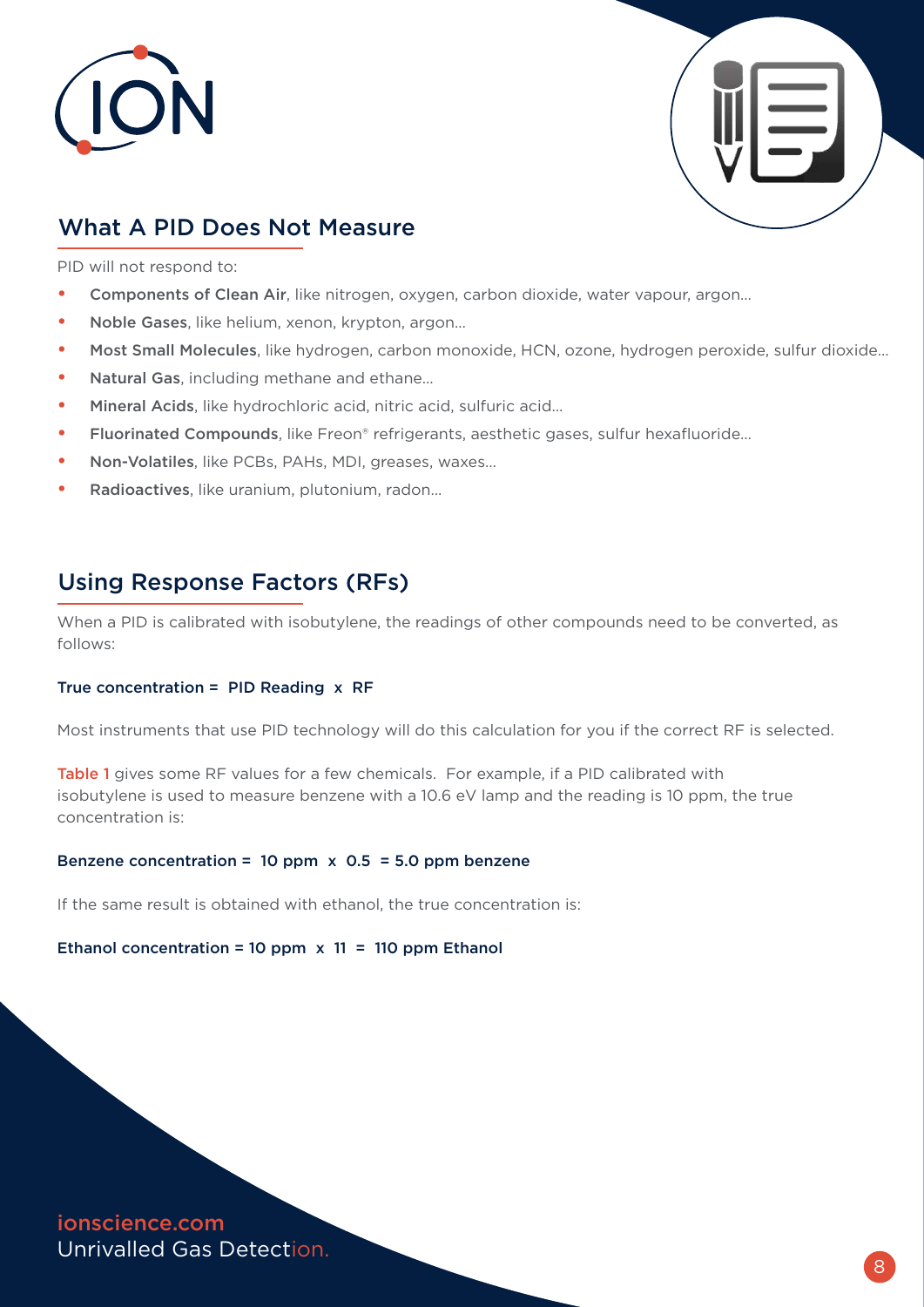



## Programmed Response Factors

TA-02 (ION Science PID Response Factors) quantitates the sensitivity of over 900 compounds in the form of response factors (RFs) relative to the response of isobutylene. While this list is extensive, it is not exclusive. It is most accurate to calibrate with your targeted VOC however it's not always readily available, making calibration with standard isobutylene gas very convenient.

Table 1: Response Factors of Example Compounds with PID Lamps

| <b>Chemical name</b>     | <b>Alternative name</b>                 | Formula          | CAS no.        | IE, eV      | Lamp Type (RF)          |              |              |           |
|--------------------------|-----------------------------------------|------------------|----------------|-------------|-------------------------|--------------|--------------|-----------|
|                          |                                         |                  |                |             | 11.7 eV                 | 10.6 eV      | <b>10 eV</b> | notes     |
| Acetone                  | 2-propanone                             | <b>C3H6O</b>     | $67 - 64 - 1$  | 9.69        | 1.7                     | 1.17         | 1.20         |           |
| <b>Ammonia</b>           | R717                                    | NH <sub>3</sub>  | 7664-41-7      | 10.18       | 5.7                     | 8.5          | <b>NA</b>    |           |
| Anisole                  |                                         | <b>C7H80</b>     | 100-66-3       | 8.21        | 0.57                    | 0.59         | 0.59         |           |
| <b>Benzene</b>           |                                         | <b>C6H6</b>      | $71-43-2$      | 9.24        | 0.53                    | 0.50         | 0.54         |           |
| Camphene                 |                                         | C10H16           | 565-00-4       | 8.86        | 0.46                    | 0.35         | 0.6          |           |
| Carbon dioxide           |                                         | CO <sub>2</sub>  | 124-38-9       | 13.77       | ZR                      | ZR           | ZR           |           |
| <b>Carbon disulfide</b>  |                                         | CS <sub>2</sub>  | 75-15-0        | 10.08       | 0.3                     | 1.4          | 1.3          |           |
| Chloroform               | <b>R20</b>                              | CHC <sub>3</sub> | $67 - 66 - 3$  | 11.42       | 0.8                     | ZR           | ZR           |           |
| Cyclobutanone            |                                         | <b>C4H6O</b>     | 1191-95-3      | 9.35        | 1.6                     | 1.12         | 1.10         |           |
| <b>Dibromomethane</b>    | methylene dibromide                     | CH2Br2           | 74-95-3        | 10.41       | 0.70                    | 1.9          | ZR           |           |
| Ethanol                  | alcohol, ethyl alcohol                  | <b>C2H6O</b>     | 64 17 5        | 10.43       | 3                       | 11           | ZR           |           |
| Ethanolamine             |                                         | C2H7NO           | 141-43-5       | 10.47       | <b>NA</b>               | 3            | ZR           | <b>VX</b> |
| <b>Ethylbenzene</b>      |                                         | <b>C8H10</b>     | $100 - 41 - 4$ | 8.76        | 0.54                    | 0.56         | 0.6          |           |
| Gasoline                 |                                         |                  | 8006-61-9      | $-9.9$      | <b>NA</b>               | 0.9          | $\mathbf{1}$ |           |
| <b>Hydrogen sulfide</b>  |                                         | H2S              | 7783-06-4      | 10.46       | 1.5                     | 4            | ZR           |           |
| lodobenzene              |                                         | C6H5I            | 591-50-4       | 8.73        | 0.3                     | 0.20         | 0.2          |           |
| Isobutylene              |                                         | C4H8             | 115-11-7       | 9.24        | $\mathbf{1}$            | $\mathbf{1}$ | 1            |           |
| <b>Kerosene</b>          | C10-C16                                 |                  | 8008-20-6      | $~^{\sim}8$ | <b>NA</b>               | 0.8          | 0.7          |           |
| Methyl ethyl ketone      | <b>MEK, Butan-2-one</b>                 | C4H8O            | 78-93-3        | 9.51        | 1.2                     | 0.96         | $\mathbf{z}$ |           |
| <b>Methyl mercaptan</b>  |                                         | CH4S             | 74-93-1        | 9.44        | 1                       | 0.7          | 0.6          |           |
| <b>Naphthalene</b>       |                                         | <b>C10H8</b>     | $91 - 20 - 3$  | 8.14        | 0.8                     | 0.63         | 0.67         |           |
| Propane-1,2-diol         | propylene glycol                        | <b>C3H8O2</b>    | 57-55-6        | 10.00       | 5                       | 3            | 16           |           |
| Propyl mercaptan         |                                         | C3H8S            | 107-03-9       | 9.15        | 0.8                     | 1.0          | 0.9          |           |
| Propylbenzene            | includes cumene                         | <b>C9H12</b>     | 103-65-1       | 8.72        | 0.47                    | 0.5          | 0.55         |           |
| Pyridine                 |                                         | C5H5N            | 110-86-1       | 9.25        | 0.9                     | 0.7          | 0.87         |           |
| <b>Styrene</b>           |                                         | C8H8             | 100-42-5       | 8.40        | 0.50                    | 0.45         | 0.52         |           |
| <b>TAC</b>               | <b>Total Aromatic Hydrocarbons</b>      |                  |                | $\sim 9$    | <b>NA</b>               | <b>NA</b>    | 0.5          |           |
| Tetramethyldisiloxane,   | dimethylsilylether                      | <b>C4H14OSi2</b> | 3277-26-7      | ~9          | 0.5                     | 0.7          | $1.1$        |           |
| 1, 1, 3, 3               |                                         |                  |                |             |                         |              |              |           |
| <b>Toluene</b>           |                                         | <b>C7H8</b>      | 108-88-3       | 8.82        | 0.55                    | 0.56         | 0.60         |           |
| Toluene-2,4-diisocyanate | <b>TDI</b>                              | <b>C9H6N2O2</b>  | 584-84-9       | 8.82        | $\overline{\mathbf{z}}$ | 1.6          | <b>NA</b>    |           |
| Trichloropropane, 1,2,3- |                                         | C3H5Cl3          | 96-18-4        | ~11         | 0.64                    | ZR           | ZR           |           |
| <b>TVOC</b>              | <b>Total Volatile Organic Compounds</b> |                  |                | ~10         | 1                       | $\mathbf{1}$ | $\mathbf{1}$ |           |
| Xylene mixed isomers     | dimethylbenzenes                        | <b>C8H10</b>     | 1330-20-7      | 8.56        | 0.49                    | 0.54         | 0.59         |           |

 $ZR = No$  Response

NA = that the value is not available, because the PID response is insignificant at toxic concentrations of the volatile, or its RF is difficult to predict or measure.

V = Variable response. The response is susceptible to small changes in ambient conditions, particularly humidity.

X = Temporarily contaminating. PID responsivity may be suppressed for at least 30 min after 100 ppm-min exposure. ì

> **\***Note that RFs are inverse to sensitivity, i.e., the lower the RF, the more sensitive the compound. It takes 110 ppm of ethanol to give the same 10 ppm response as 5.0 ppm benzene.

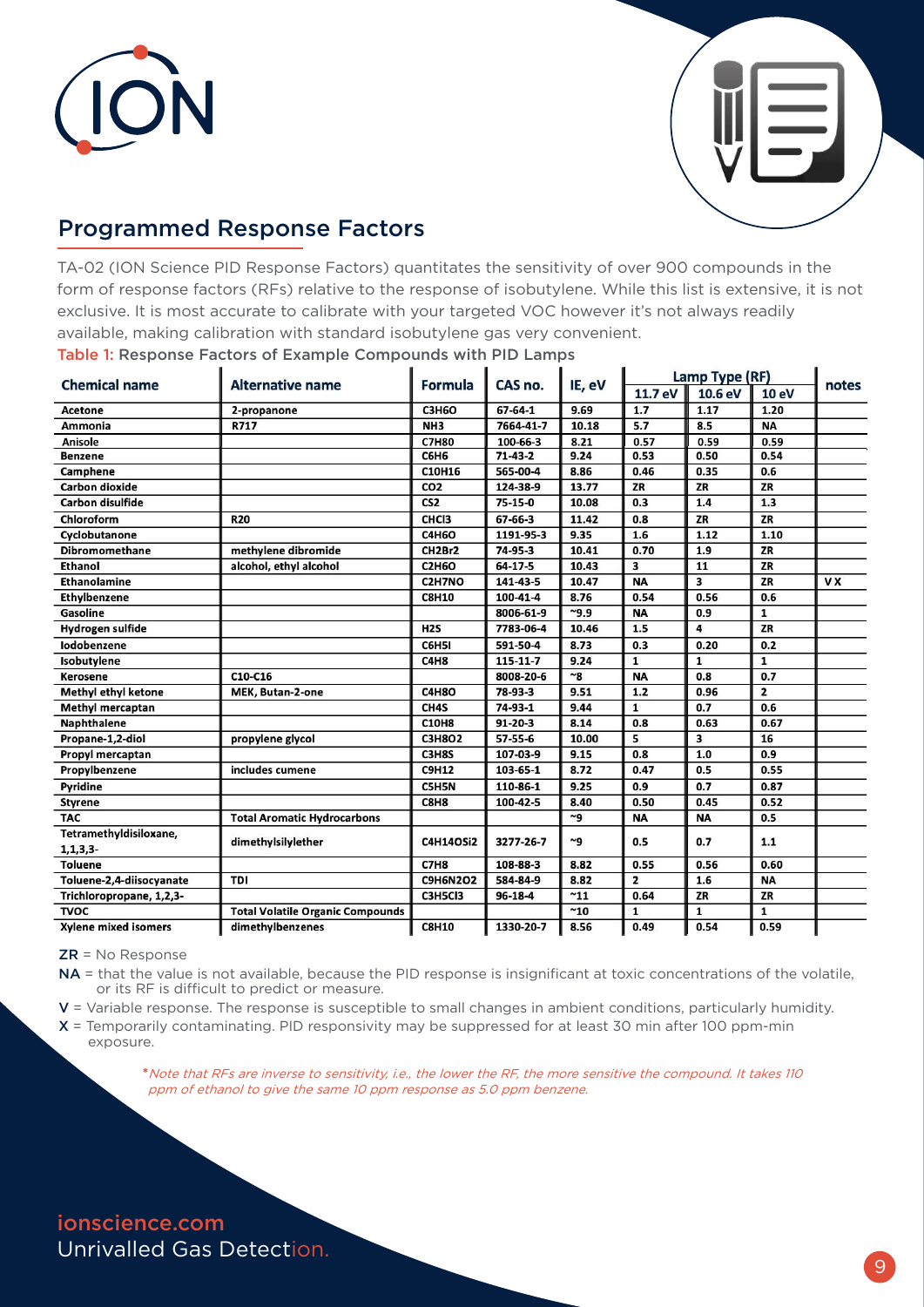



## Compound Mixtures

PID is non selective, non-discriminatory, and non-quantitative so will respond to all detectable volatiles present so it's not possible to measure the concentration of each individual VOC. When we know what is in a mixture of VOCs, the overall response factor for the mixture can be calculated as follows:



where  $\mathsf{X}_{_{\mathsf{I}}},$   $\mathsf{X}_{_{\mathsf{2}}}$ , and  $\mathsf{X}_{_{\mathsf{3}}}$  are the percentages of the components within the mix of VOCs. For example, if a mixture consisted of 20% anisole (RF = 0.59), 30% acetone (RF = 1.17) and 50% ethanol (RF = 11), the overall RF would be:

$$
RF = \frac{1}{\left[\left(\frac{0.2}{0.59}\right) + \left(\frac{0.3}{1.17}\right) + \left(\frac{0.5}{11}\right)\right]}
$$
  
RF =  $\frac{1}{\left[(0.34) + (0.26) + (0.05)\right]} = \frac{1}{0.05} = 1.56$ 

This factor can then be used to reconstruct the concentration of each component. For example, to measure worker exposure near a vat generating the volatile mixture used in the above example, the PID is calibrated with isobutylene and the response factor is set to 1.56. If the overall reading is 100 ppm, then the concentration of anisole is 20 ppm, acetone is 30 ppm, and ethanol is 50 ppm.

## Pre-Programmed Response Factors

Most ION Science PID instruments come pre-loaded with 900+ RFs that can be called up by the user. In that case, the display gives the concentration of the chemical directly and no extra calculations need to be done. But it should be noted that calling up an RF from the memory does not make the PID more selective for that particular chemical – it still responds to all detectable chemicals present if there is a mixture.